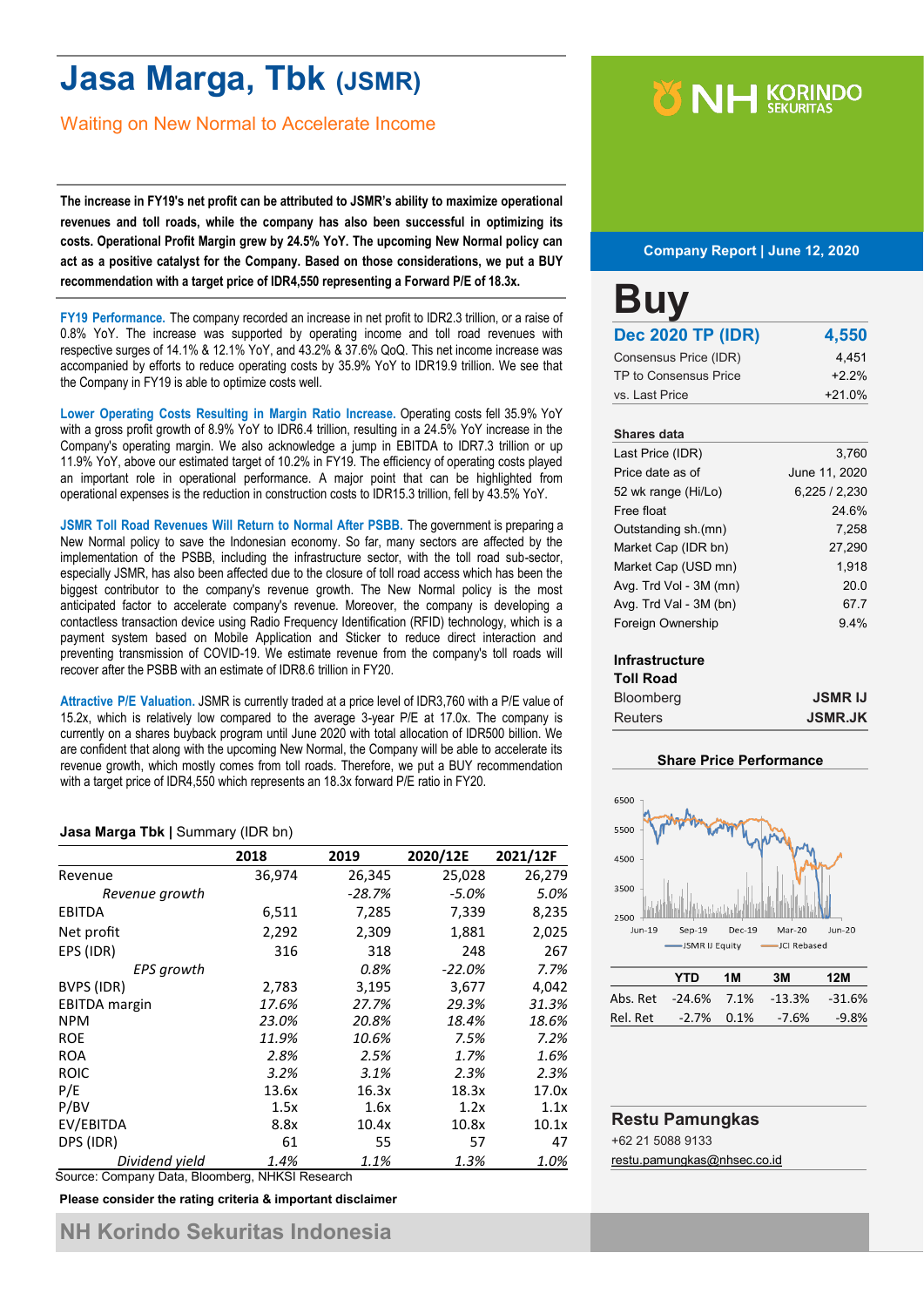## Performance Highlights











Source: Company, NHKSI Research Source: Company, NHKSI Research

**Leverage** | FY2017 - 2021F



#### **Toll Road Concessions Rights** | 4Q17 - 4Q19



Source: Company, NHKSI Research Source: Company, NHKSI Research

#### **Asia Pacific Peers Comparison**

| Margin<br>25.6% | Debt/Equity<br>185% | <b>ROE</b> | EV/EBITDA | P/BV  | Yield | P/E   | Growth   | Growth    |
|-----------------|---------------------|------------|-----------|-------|-------|-------|----------|-----------|
|                 |                     |            |           |       |       |       |          |           |
|                 |                     |            |           |       |       |       |          |           |
|                 |                     | 12.4%      | 11.9x     | 1.5x  | 1.2%  | 12.4x | 0.2%     | $-28.7%$  |
|                 |                     |            |           |       |       |       |          |           |
| 55.0%           | 18%                 | 10.5%      | 4.3x      | 0.5x  | 6.7%  | 5.1x  | $-1.9%$  | 19.7%     |
| <b>NA</b>       | 6%                  | 12.2%      | <b>NA</b> | 1.6x  | 8.0%  | 12.4x | $-6.7%$  | <b>NA</b> |
| <b>NA</b>       | 71%                 | 10.5%      | <b>NA</b> | 0.9x  | 5.1%  | 8.5x  | $-45.9%$ | 6.5%      |
| 85.6%           | 135%                | 11.0%      | 11.7x     | 0.7x  | 7.6%  | 6.9x  | 7.9%     | 6.2%      |
| <b>NA</b>       | 149%                | 16.5%      | <b>NA</b> | 1.0x  | 6.9%  | 7.6x  | $-22.1%$ | <b>NA</b> |
| 36.0%           | 104%                | 7.3%       | 7.6x      | 0.3x  | 6.6%  | 4.7x  | 27.8%    | 14.5%     |
|                 |                     |            |           |       |       |       |          |           |
| <b>NA</b>       | 59%                 |            | <b>NA</b> | 1.8x  | 4.6%  | 16.2x | $-28.7%$ | 1.1%      |
|                 |                     |            |           | 11.2% |       |       |          |           |

**KORINDO**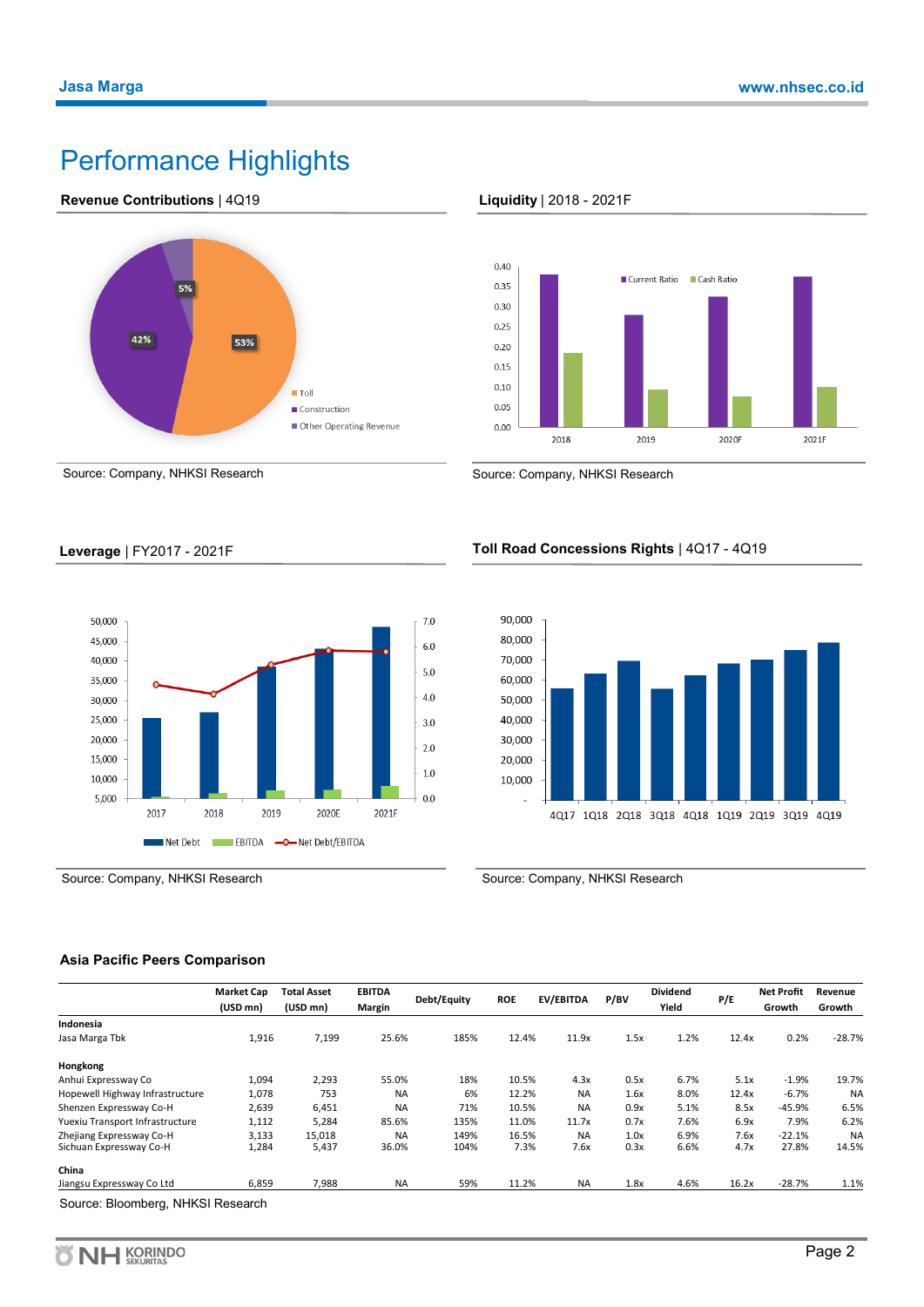### Multiple Valuation





#### **Dynamic Forward P/E band** | Last 3 years

Source: NHKSI research

Source: NHKSI research

### Rating and Target Price Update

#### **Target Price**

| <b>Date</b> | Rating | <b>Target Price</b> | <b>Last Price</b> | <b>Consensus</b> | <b>vs Last Price</b> | <b>vs Consensus</b> |
|-------------|--------|---------------------|-------------------|------------------|----------------------|---------------------|
| 06/12/2020  | Buy    | 4,550 (Dec 2020)    | 3,760             | 4.451            | $+21.0%$             | $+2.2%$             |

Source: NHKSI research, Bloomberg





#### **Closing and Target Price**



Source: Bloomberg

Source: NHKSI research

#### **NH Korindo Sekuritas Indonesia (NHKSI) stock ratings**

1. Period: End of year target price<br>2. Rating system based on a stock

- Rating system based on a stock's absolute return from the date of publication
	- Buy : Greater than  $+15%$ <br>Hold : -15% to  $+15%$
	- $: -15\%$  to  $+15\%$
	- Sell : Less than -15%